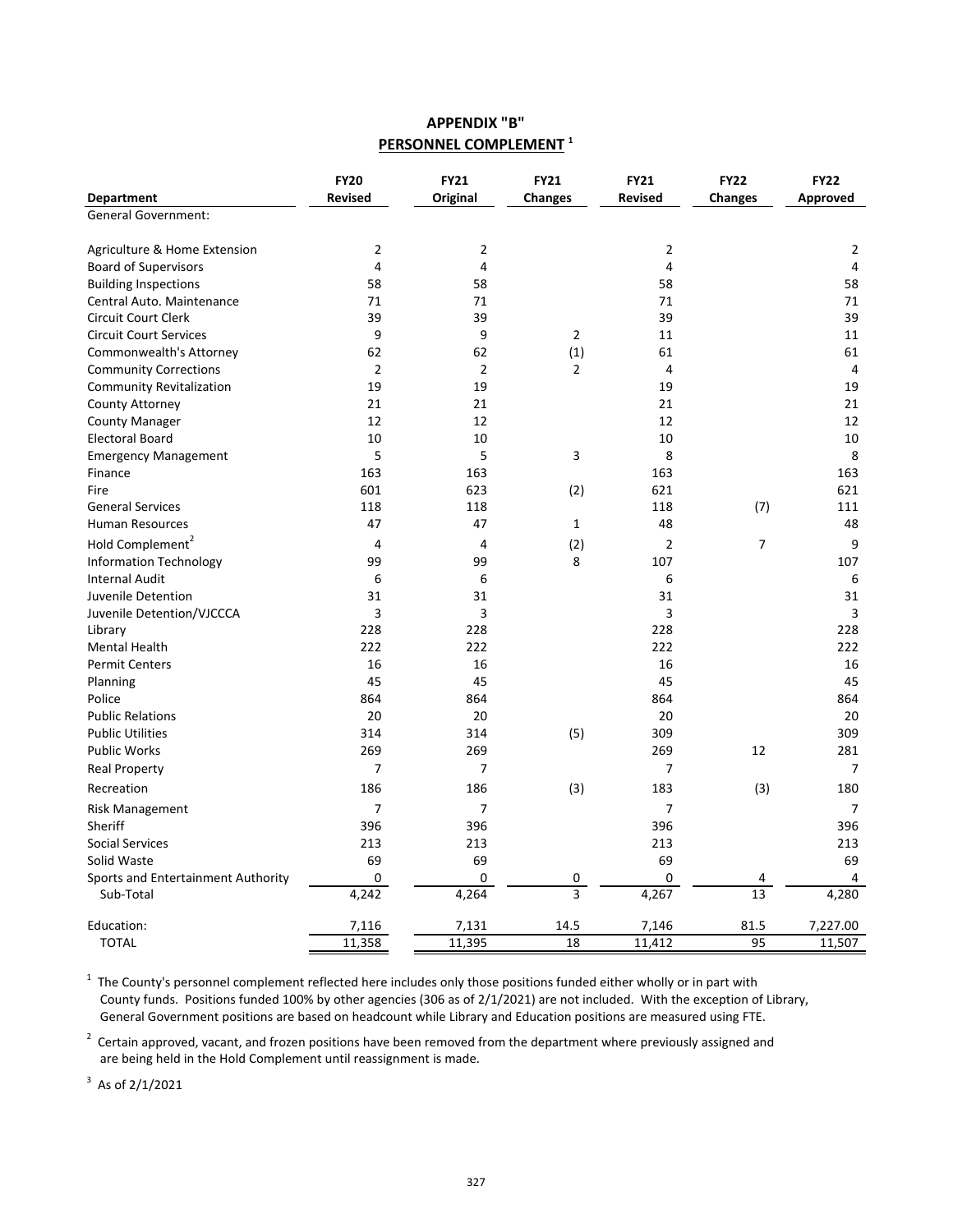## **Personnel Complement By Fund**

|                                 | <b>FY20</b>    | <b>FY21</b> | <b>FY21</b>    | <b>FY21</b>    | <b>FY22</b>    | <b>FY22</b> |
|---------------------------------|----------------|-------------|----------------|----------------|----------------|-------------|
| <b>Fund</b>                     | <b>Revised</b> | Original    | <b>Changes</b> | <b>Revised</b> | <b>Changes</b> | Approved    |
| <b>General Fund</b>             |                |             |                |                |                |             |
| <b>General Government</b>       | 3,315.50       | 3,337.50    | 8.00           | 3,345.50       | 6.00           | 3,351.50    |
| Education                       | 6,271.65       | 6,281.65    | (4.50)         | 6,277.15       | 81.50          | 6,358.65    |
| Total                           | 9,587.15       | 9,619.15    | 3.50           | 9,622.65       | 87.50          | 9,710.15    |
| Special Revenue Fund            |                |             |                |                |                |             |
| <b>General Government</b>       | 530.00         | 530.00      | 2.00           | 532.00         | 0.00           | 532.00      |
| Education                       | 844.60         | 849.10      | 19.00          | 868.10         | 0.00           | 868.10      |
| Total                           | 1,374.60       | 1,379.10    | 21.00          | 1,400.10       | 0.00           | 1,400.10    |
| <b>Enterprise Funds</b>         |                |             |                |                |                |             |
| <b>Public Utilities</b>         | 314.00         | 314.00      | (5.00)         | 309.00         | 0.00           | 309.00      |
| Total                           | 314.00         | 314.00      | (5.00)         | 309.00         | 0.00           | 309.00      |
| <b>Internal Service Fund</b>    |                |             |                |                |                |             |
| Cent. Auto. Maint.              | 71.00          | 71.00       | 0.00           | 71.00          | 0.00           | 71.00       |
| <b>Risk Management</b>          | 7.00           | 7.00        | 0.00           | 7.00           | 0.00           | 7.00        |
|                                 | 78.00          | 78.00       | 0.00           | 78.00          | 0.00           | 78.00       |
| <b>Hold Complement</b>          | 4.00           | 4.00        | (2.00)         | 2.00           | 7.00           | 9.00        |
| <b>Grand Total</b>              | 11,357.75      | 11,394.25   | 17.50          | 11,411.75      | 94.50          | 11,506.25   |
| $^{(1)}$ As of 2/1/21           |                |             |                |                |                |             |
| <b>General Government Total</b> | 4,241.50       | 4,263.50    | 3.00           | 4,266.50       | 13.00          | 4,279.50    |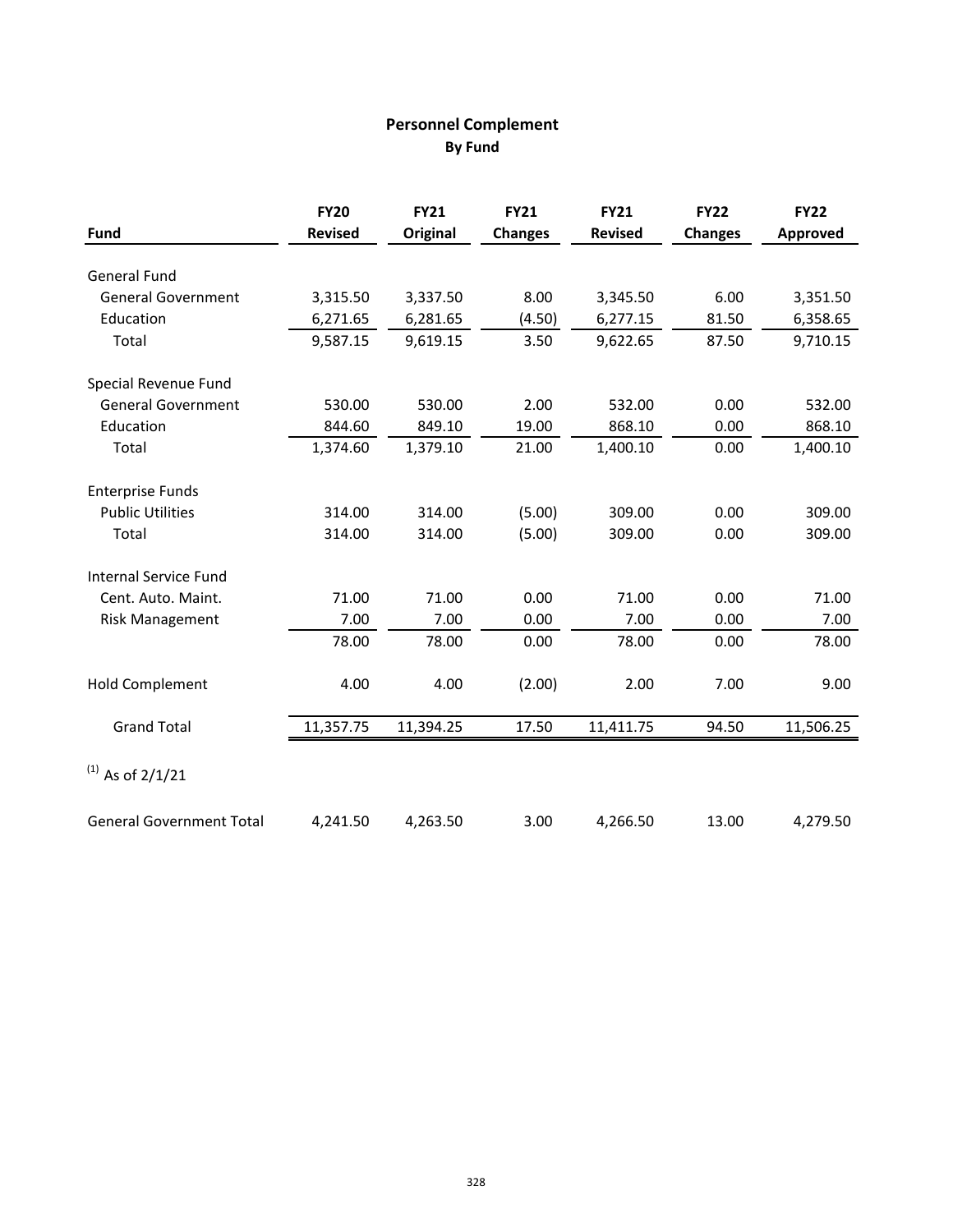## **County of Henrico Personnel Complement Changes FY 2020-21**

| <b>Fund/Department</b>                                 | Position                                              | F/PT     | Number         | Justification                                                                                                                                           |
|--------------------------------------------------------|-------------------------------------------------------|----------|----------------|---------------------------------------------------------------------------------------------------------------------------------------------------------|
| <b>GENERAL GOVERNMENT</b>                              |                                                       |          |                |                                                                                                                                                         |
| <b>Public Works</b>                                    | Capital Project Manager<br>Project Specialist         | FT<br>FT | 2.00<br>8.00   | Additional project managers for transportation division to aid with project<br>increase due to CVTA<br>Additional staff for capital project inspections |
|                                                        | Capital Project Manager                               | FT       | 1.00           | Oversee annual construction and drainage contract<br>Perform daily inspections that are part of annual construction and                                 |
|                                                        | Program Specialist<br>Total, Public Works             | FT       | 1.00<br>12.00  | drainage contract                                                                                                                                       |
| Sports and Entertainment Authority                     | Director<br>Total, Sports & Entertainment Authority   | FT       | 1.00<br>1.00   | Create Director position to oversee Sports and Entertainment Authority                                                                                  |
|                                                        | <b>General Government Total</b>                       |          | 13.00          |                                                                                                                                                         |
| <b>EDUCATION</b>                                       |                                                       |          |                |                                                                                                                                                         |
| <b>General Fund:</b><br>Revisions During FY 2020-21    |                                                       |          |                |                                                                                                                                                         |
| Administrative                                         | Instruction                                           | FT       | 1.00           | Realignment                                                                                                                                             |
| Administrative                                         | Teaching, Learning & Innovation                       | FT       | (2.00)         | Realignment                                                                                                                                             |
| Administrative                                         | <b>Psychological Services</b>                         | FT       | 1.00           | Reclassification                                                                                                                                        |
| Administrative                                         | Instructional Technology                              | FT       | 1.00           | Realignment                                                                                                                                             |
| Administrative                                         | Finance                                               | FT       | (1.00)         | Reclassification                                                                                                                                        |
| Instructional                                          | <b>Elementary Education</b>                           | FT       | (11.50)        | Realignment                                                                                                                                             |
| Instructional                                          | Secondary Education                                   | FT       | (7.50)         | Realignment                                                                                                                                             |
| Instructional                                          | <b>Gifted Education</b>                               | FT       | 0.50           | Realignment                                                                                                                                             |
| Instructional                                          | Workforce & Career Development                        | FT       | 5.70           | Realignment                                                                                                                                             |
| Instructional                                          | Student Support & Disciplinary Review                 | FT       | 1.00           | Realignment/Reclassification                                                                                                                            |
| Instructional                                          | <b>Exceptional Education</b>                          | FT       | (4.70)         | Realignment/Reclassification                                                                                                                            |
| Instructional                                          | <b>School Counseling Services</b>                     | FT       | 4.00           | Realigment/Reclassification                                                                                                                             |
| Instructional                                          | Instructional Technology                              | FT       | 12.00          | Realignment                                                                                                                                             |
| Instructional                                          | <b>School Quality</b>                                 | FT       | 1.00           | Reclassification                                                                                                                                        |
| <b>Assistant Principals</b>                            | Secondary Education                                   | PT       | (0.60)         | Reclassification<br>Reclassification                                                                                                                    |
| <b>Other Professional</b><br><b>Other Professional</b> | <b>Psychological Services</b><br>Finance              | FT<br>FT | (1.00)<br>1.00 | Realignment                                                                                                                                             |
| Technical                                              | Workforce & Career Development                        | FT       | (1.00)         | Realigment                                                                                                                                              |
| <b>Technology Tech Support</b>                         | <b>Pupil Transportation</b>                           | FT       | 1.00           | Reclassification                                                                                                                                        |
| Clerical                                               | <b>Exceptional Education</b>                          | FT       | 1.00           | Reclassification                                                                                                                                        |
| Clerical                                               | Professional Learning and Leadership                  | FT       |                | (1.00) Realignment                                                                                                                                      |
| Clerical                                               | Human Resources                                       | FT       | 2.00           | Realignment                                                                                                                                             |
| Clerical                                               | Commincations and Community Engager                   | FT       | 1.00           | Realignment                                                                                                                                             |
| Clerical                                               | <b>Pupil Transportation</b>                           | FT       | (1.00)         | Reclassification                                                                                                                                        |
| <b>Instructional Assistants</b>                        | <b>Exceptional Education</b>                          | PT       | (6.40)         | Realignment/Reclassification                                                                                                                            |
| <b>Instructional Assistants</b>                        | <b>School Counseling Services</b>                     | FT       | 1.00           | Reclassification                                                                                                                                        |
| Operative                                              | <b>Pupil Transportation</b>                           | FT       | (1.00)         | Reclassification                                                                                                                                        |
| Requested Changes for FY2021-22                        | Total Education - General Fund (FY2020-21)            |          | (4.50)         |                                                                                                                                                         |
|                                                        | <b>Elementary Education Teacher</b>                   | FT.      | 36.00          | <b>Holladay ES Expansion</b>                                                                                                                            |
|                                                        | Secondary Education Teacher                           | FT       | 17.00          | Tucker HS and Highland Springs HS, Achievable Dream 6th Grade                                                                                           |
|                                                        | Library Assistant                                     | FT       | 2.00           | Holladay ES Expansion, Achievable Dream 6th Grade                                                                                                       |
|                                                        | <b>Family Advocate</b>                                | FT       | 1.00           | <b>Holladay ES Expansion</b><br>Holladay ES Expansion, Achievable Dream 6th Grade                                                                       |
|                                                        | <b>Custodial Worker</b><br><b>Bus Driver</b>          | FT<br>FT | 4.50<br>3.00   | Holladay ES Expansion, Achievable Dream 6th Grade                                                                                                       |
|                                                        | <b>Registered Nurse</b>                               | FT       | 2.00           | Holladay ES Expansion, Achievable Dream 6th Grade                                                                                                       |
|                                                        | Account Clerk III                                     | FT       | 5.00           | Holladay ES Expansion, Achievable Dream 6th Grade                                                                                                       |
|                                                        | <b>Instructional Assistant</b>                        | FT       | 4.00           | Holladay ES Expansion, Achievable Dream 6th Grade                                                                                                       |
|                                                        | Associate Principal<br><b>School Security Officer</b> | FT<br>FT | 1.00<br>1.00   | <b>Holladay ES Expansion</b><br>Achievable Dream 6th Grade                                                                                              |
|                                                        | Reading/Math Specialists                              | FT       | 2.00           | Achievable Dream 6th Grade                                                                                                                              |
|                                                        | Director of Operations                                | FT       | 1.00           | Achievable Dream 6th Grade                                                                                                                              |
|                                                        | Principal                                             | FT       | 1.00           | Achievable Dream 6th Grade                                                                                                                              |